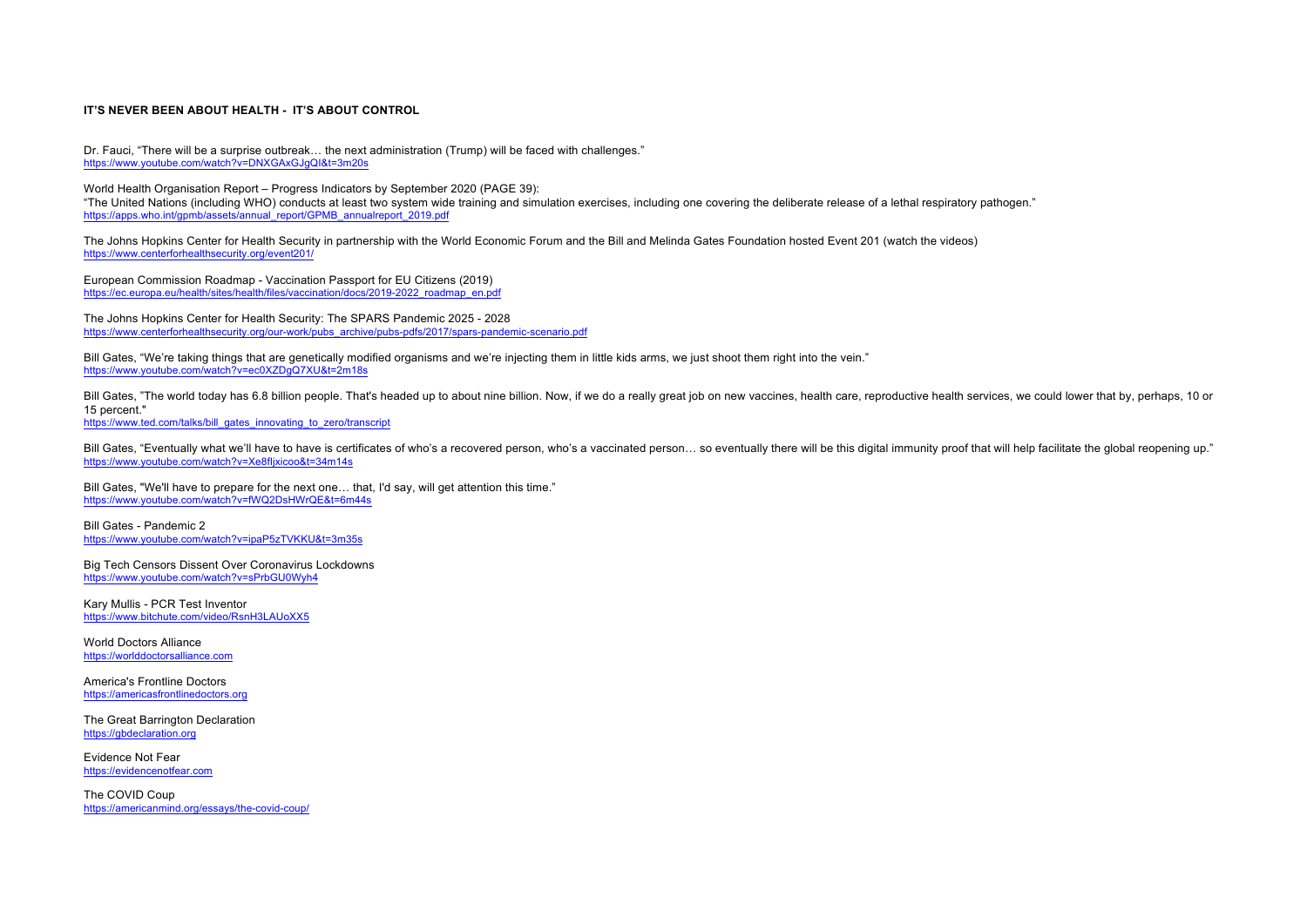# **THE SCIENCE**

Dr. Peter Doshi: Vaccine Mandates https://www.bitchute.com/video/MSwu5xWV1bEK

Dr. Scott Youngblood: Efficacy of COVID Vaccines https://www.bitchute.com/video/KwrjSPC8Jwi7

Dr. Robert Malone, Inventor of mRNA Vaccine warns about the risks of the experimental vaccines https://www.bitchute.com/video/erw4yOfjCzT4

Dr. Bret Weinstein: 'Perverse Incentives' in the Vaccine Rollout and the Censorship of Science https://www.bitchute.com/video/4nwmiwVmZzHi

Dr. Ryan Cole: Covid-19 Vaccine & ADE https://www.bitchute.com/video/vYwpIn1umnJj

Dr. Vladimir Zelenko: Covid-19 Vaccine https://www.bitchute.com/video/XkXhI5vfGAEL

Prof. Luc Montagnier, "It is the vaccination that is creating the variants" https://www.bitchute.com/video/aRO7S01mUMrE

Dr. Peter McCullough: COVID Vaccine Agenda & The Rush To Suppress Alternative Treatments https://www.bitchute.com/video/h9zVZUitKxyG

Dr. Geert Vanden Bossche: Mass Vaccination in a Pandemic - Benefits versus Risks (McMillan Research) https://www.bitchute.com/video/Th6pLHZGyicP

Dr. Richard Fleming: Covid-19 Vaccine https://www.bitchute.com/video/aA95SYZwAjVs

Dr. Mike Yeadon, Former CSO & VP Allergy Respiratory Research Pfizer Global https://www.bitchute.com/video/qs9X8Blr4Ucv

Dr. Roger Hodkinson: How governments responded to COVID https://www.bitchute.com/video/ilWq4miJA5U

Dr. Charles Hoffe: Children and COVID Vaccines https://www.bitchute.com/video/9v6DoEOF8a8w

Dr. Scott Jensen, "You're Being Played" https://www.bitchute.com/video/IiWBP1amDZsB

Prof. Sucharit Bhakdi: Perspectives on the Pandemic https://www.bitchute.com/video/6zhoYPgAe8KR

Prof. Carl Heneghan: Can we trust Covid-19 death numbers? https://www.youtube.com/watch?v=dxLDJJb1\_KI

Prof. Michael Levitt: Does the data support the lockdown policy? https://www.youtube.com/watch?v=yn5BGHuK1zo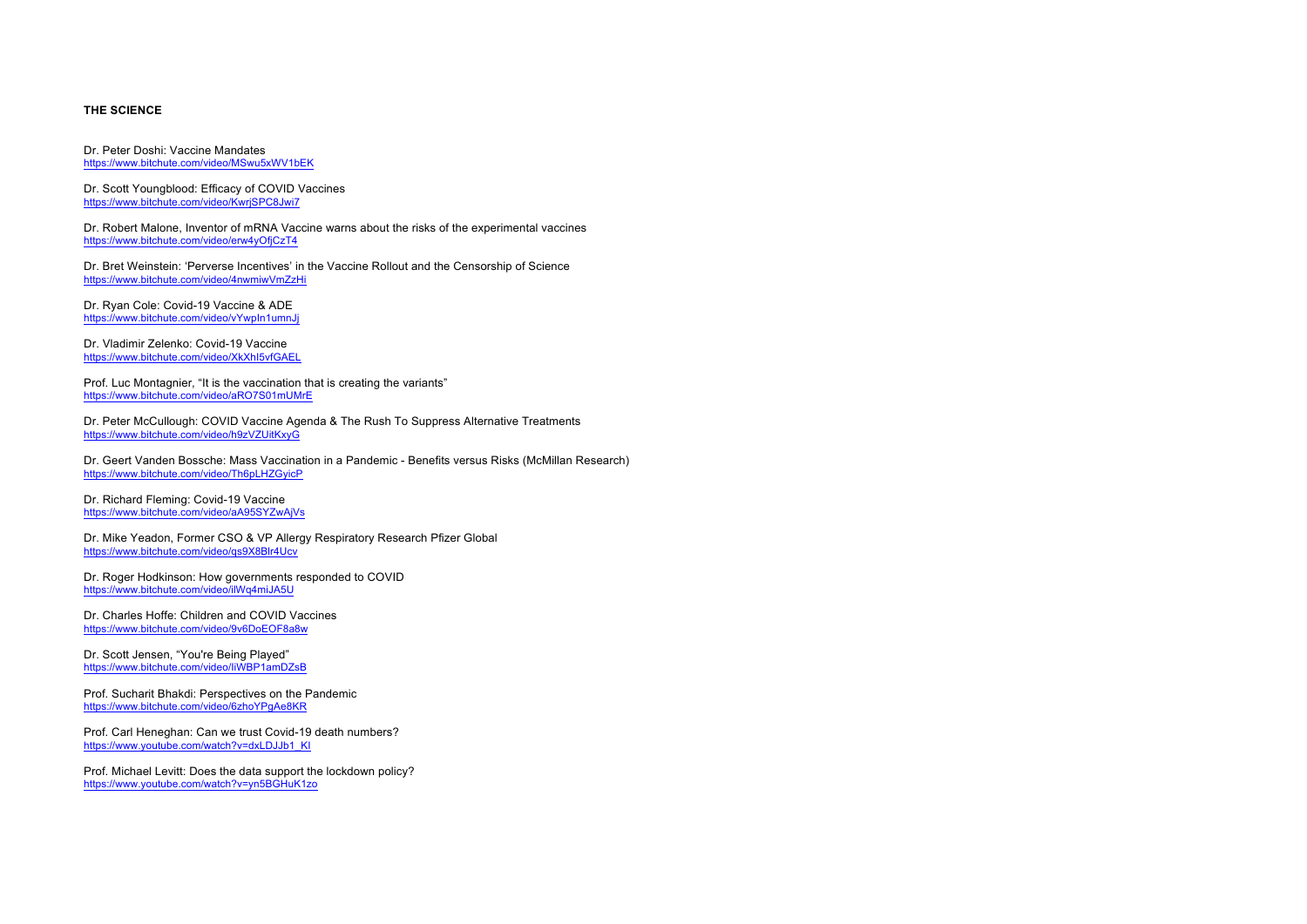#### Dr. Rochagné Kilian: Covid-19 Vaccines and D-Dimer Levels https://www.bitchute.com/video/PIbv7YyCVq6a

Children Have 0.00% Chance of Dying from COVID but are Harmed for Life by Social Distancing https://vaccineimpact.com/2020/children-have-0-00-chance-of-dying-from-covid-but-are-harmed-for-life-by-social-distancing-which-has-its-roots-in-cia-torture-techniques/

### Why are we vaccinating children against COVID-19?

"The bulk of the official COVID-19-attributed deaths per capita occur in the elderly with high comorbidities, and the COVID-19 attributed deaths per capita are negligible in children. A novel best-case scenario cost-benefi analysis showed very conservatively that there are five times the number of deaths attributable to each inoculation vs those attributable to COVID-19 in the most vulnerable 65+ demographic. The risk of death from COVID-19 decreases drastically as age decreases, and the longer-term effects of the inoculations on lower age groups will increase their risk-benefit ratio." https://www.sciencedirect.com/science/article/pii/S221475002100161X

### Comparing SARS-CoV-2 Natural Immunity to Vaccine-Induced Immunity: Reinfections Versus Breakthrough Infections

"This study demonstrated that natural immunity confers longer lasting and stronger protection against infection, symptomatic disease and hospitalization caused by the Delta variant of SARS-CoV-2, compared to the BNT162b2 two-dose vaccine-induced immunity."

https://www.medrxiv.org/content/10.1101/2021.08.24.21262415v1

SARS-CoV-2 mRNA Vaccination-Associated Myocarditis in Children Ages 12-17: A Stratified National Database Analysis https://www.medrxiv.org/content/10.1101/2021.08.30.21262866v1

FDA Fact Sheet For Healthcare Providers Administering Vaccine (Pfizer-BioNTech COVID-19 Vaccine):

"Postmarketing data demonstrate increased risks of myocarditis and pericarditis, particularly within 7 days following the second dose. The observed risk is higher among males under 40 years of age than among females and older males. The observed risk is highest in males 12 through 17 years of age."

https://www.fda.gov/media/153713/download

# COMIRNATY (COVID-19 mRNA VACCINE) RISK MANAGEMENT PLAN:

"The safety profile of the vaccine is not known in pregnant or breastfeeding women due to their initial exclusion from the pivotal clinical study. The vaccine has not been studied in individuals with overt immunocompromised conditions. The vaccine has been studied in individuals with stable chronic diseases (e.g.hypertension, obesity), however it has not been studied in frail individuals with severe co-morbidities that may compromise immune function due to the condition or treatment of the condition. There is limited information on the safety of the vaccine in patients with autoimmune or inflammatory disorders. There are no data on interaction of COVID-19 mRNA vaccine with other vaccines at this time. At this time, 2-month post dose 2 safety data are available for approximately half of the patients who have received COVID-19 mRNA vaccine in Study C4591001. The study is ongoing. The potential risk of VAED/VAERD could have a public health impact if large populations of individuals are affected." https://www.ema.europa.eu/en/documents/rmp-summary/comirnaty-epar-risk-management-plan\_en.pdf

COMIRNATY (COVID-19 Vaccine, mRNA): "COMIRNATY has not been evaluated for the potential to cause carcinogenicity, genotoxicity, or impairment of male fertility." https://www.fda.gov/media/151707/download

SARS–CoV–2 Spike Protein Impairs DNA Damage Repair: "Our findings reveal a potential molecular mechanism by which the spike protein might impede adaptive immunity and underscore the potential side effects of full-length spike-based vaccines." https://www.mdpi.com/1999-4915/13/10/2056/htm

Worse than the Disease? Reviewing Some Possible Unintended Consequences of the mRNA Vaccines Against COVID-19 https://ijvtpr.com/index.php/IJVTPR/article/view/23/51

New Quality-Control Investigations on Vaccines: Micro and Nanocontamination

"We verified the presence of saline and Aluminum salts, but further presence of micro, sub-micro and nanosized, inorganic, foreign bodies (ranging from 100nm to about ten microns) was identified in all cases, whose presence was not declared in the leaflets delivered in the package of the product."

https://medcraveonline.com/IJVV/new-quality-control-investigations-on-vaccines-micro--and-nanocontamination.html

Cause of Death After COVID-19 Vaccination: Undeclared Components of the COVID-19 Vaccines https://pathologie-konferenz.de/en/

W.H.O. IS TO BLAME? https://www.bitchute.com/video/wOXtTS4djENX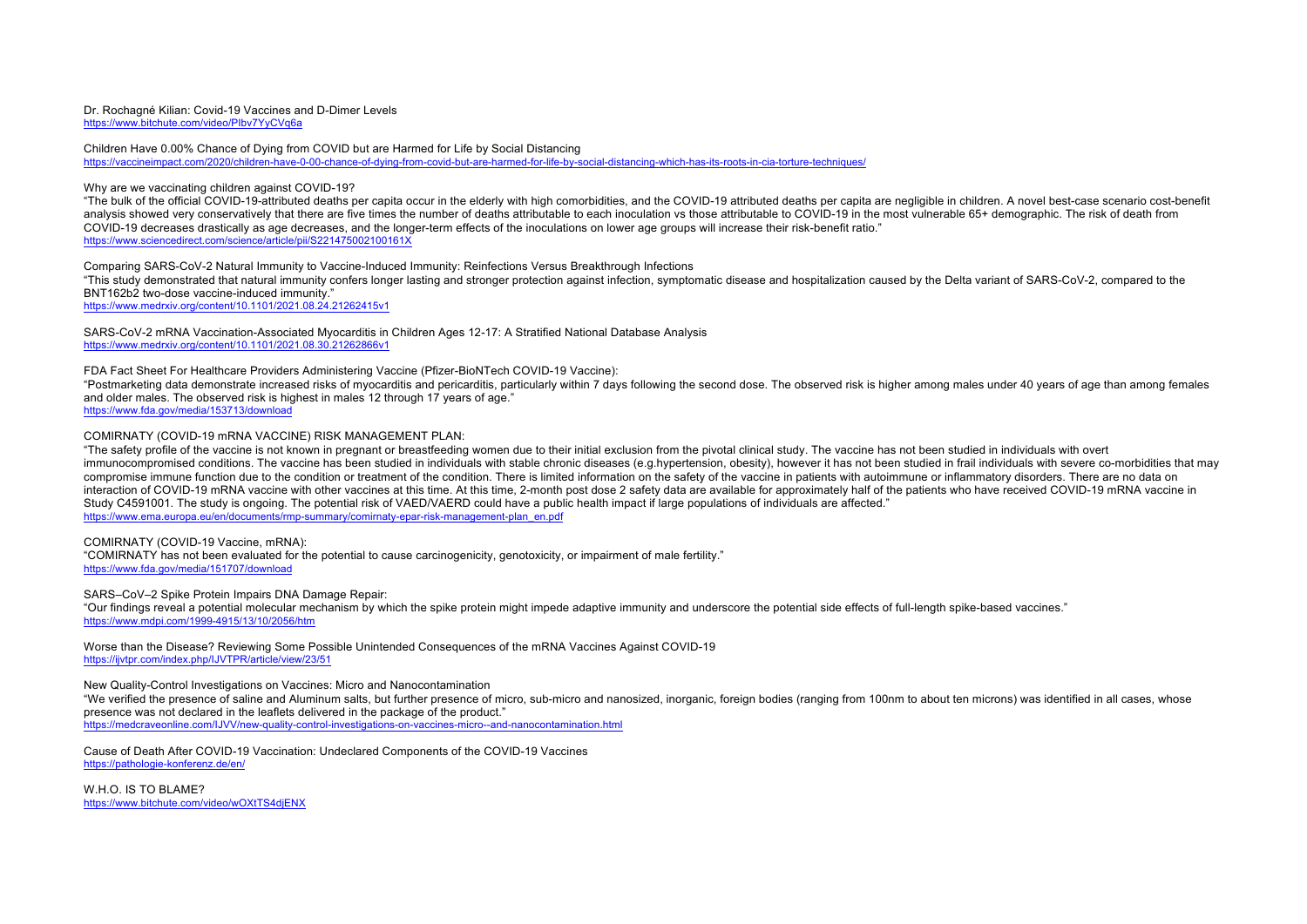#### **TRACE, TEST, VACCINATE**

Operation Warp Speed (OWS) https://www.defense.gov/Explore/Spotlight/Coronavirus/Operation-Warp-Speed/

U.S. President Donald Trump, "When we have the vaccine, we have the military all lined up and the military is going to be doing it in a very powerful manner." https://www.youtube.com/watch?v=M5O4bZ842qU

In quest for vaccine, US make 'big bet' on company with unproven technology https://edition.cnn.com/2020/05/01/us/coronavirus-moderna-vaccine-invs/index.html

Moderna mRNA Operating System Platform https://www.modernatx.com/mrna-technology/mrna-platform-enabling-drug-discovery-development

COVID-19 Vaccination Program Interim Playbook for Jurisdiction Operations https://www.cdc.gov/vaccines/imz-managers/downloads/COVID-19-Vaccination-Program-Interim\_Playbook.pdf

Government consultation on changes to the Human Medicines Regulations to support the rollout of COVID-19 and flu vaccines https://www.gov.uk/government/consultations/distributing-vaccines-and-treatments-for-covid-19-and-flu/outcome/government-response-consultation-on-changes-to-the-human-medicines-regulations-to-support-the-rollout-of-covid-1

Dr. Meryl Nass: Why Are Legislatures Now Imposing Vaccine Mandates? https://www.globalresearch.ca/why-legislatures-imposing-vaccine-mandates-now/5688812

ID2020 and Partners launch program to provide Digital ID with Vaccines https://www.biometricupdate.com/201909/id2020-and-partners-launch-program-to-provide-digital-id-with-vaccines

ID2020 COVID-19 Immunity Passports https://www.ledgerinsights.com/sovereign-identity-covid-19-immunity-passports-credentials/

Nanotechnology, Blockchain for COVID-19 Immunity Passports https://www.ledgerinsights.com/nanotechnology-blockchain-covid-19-immunity-passports/

Hydrogel Nanoparticles and Nanocomposites for Nasal Vaccine Delivery https://pubmed.ncbi.nlm.nih.gov/27352214/

Quantum-Dot Vaccination Record https://news.mit.edu/2019/storing-vaccine-history-skin-1218

World Economic Forum - Covid Action Platform https://www.weforum.org/covid-action-platform

The Rockefeller Foundation - National Covid-19 Testing Action Plan https://www.rockefellerfoundation.org/wp-content/uploads/2020/04/TheRockefellerFoundation\_WhitePaper\_Covid19\_4\_22\_2020.pdf

H.R.6666 - COVID-19 Testing, Reaching, And Contacting Everyone (TRACE) Act. https://www.congress.gov/bill/116th-congress/house-bill/6666/text?r=2&s=1

The Coronavirus (Retention of Fingerprints and DNA Profiles in the Interests of National Security) Regulations 2020 https://www.legislation.gov.uk/uksi/2020/973/made?view=plain

CommonPass - Travelling The World In The Covid Era https://www.weforum.org/videos/common-pass-travelling-the-world-in-the-covid-era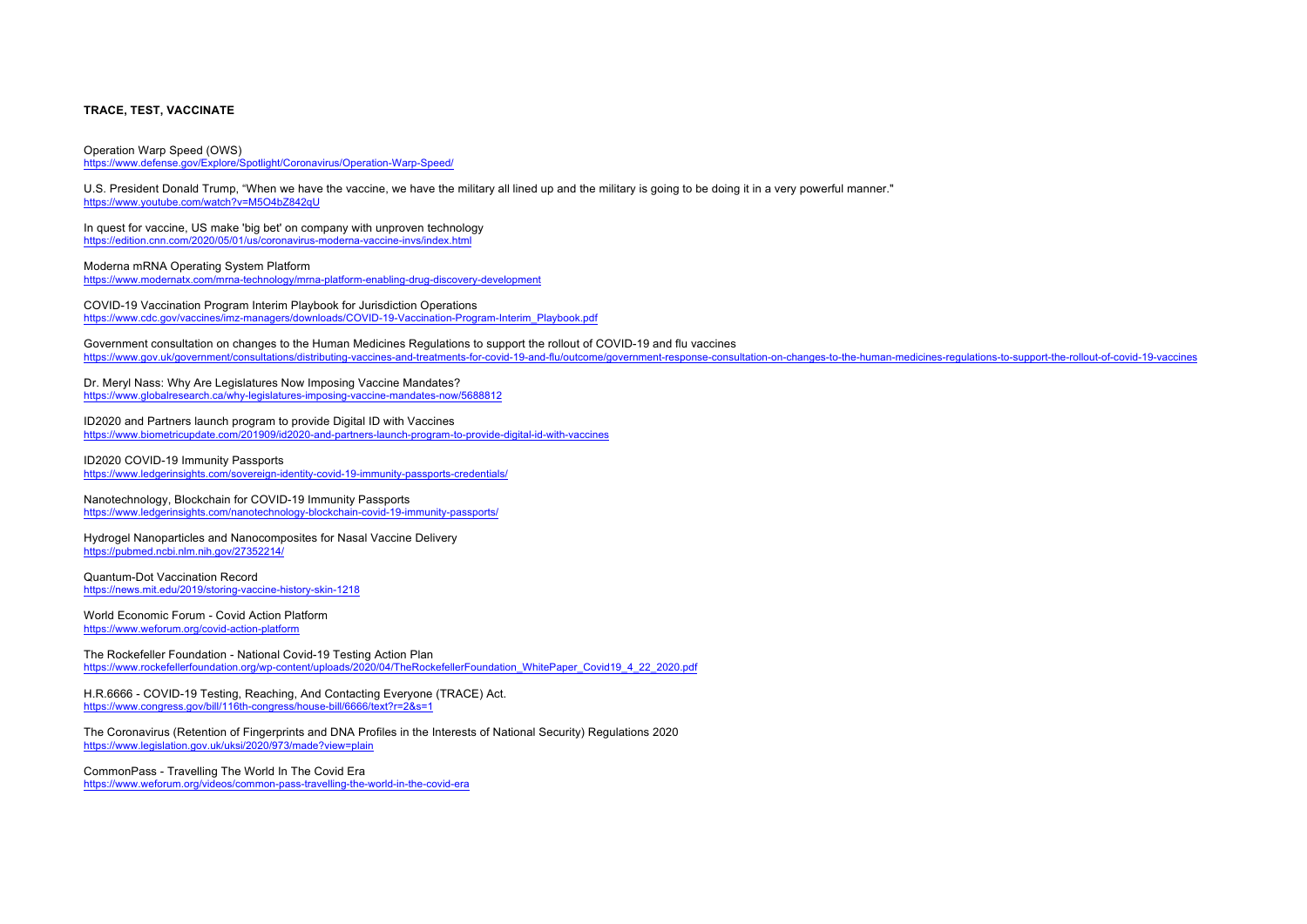# **VACCINES**

This is the hard-to-swallow truth about a future coronavirus vaccine https://www.independent.co.uk/voices/coronavirus-vaccine-covid-19-cure-doctor-moderna-novavax-oxford-a9523091.html

COVID-19 RNA Based Vaccines and the Risk of Prion Disease https://scivisionpub.com/pdfs/covid19-rna-based-vaccines-and-the-risk-of-prion-disease-1503.pdf

Dr. Peter Doshi: Will covid-19 vaccines save lives? Current trials aren't designed to tell us. https://www.bmj.com/content/371/bmj.m4037

Dr. Peter Doshi: Pandemrix Vaccine - Why was the public not told of early warning signs? https://www.bmj.com/content/362/bmj.k3948

Lessons learnt in Japan from adverse reactions to the HPV vaccine:

"The adverse reactions following human papilloma virus (HPV) vaccination in Japan, and the measures taken by the Ministry of Health, Labour and Welfare (MHLW) to withdraw active recommendation of the vaccine." https://ijme.in/articles/lessons-learnt-in-japan-from-adverse-reactions-to-the-hpv-vaccine-a-medical-ethics-perspective/?galley=html

Human Rights Violations in Healthcare Provision in Developing Countries and the Effectiveness of Current Measures:

"Since the early 2000s, the Global Alliance for Vaccines and Immunizations (Gavi), Global Health Innovative Technology Fund and PATH, all heavily funded by the Gates Foundation, have been distributing vaccines and drugs to vulnerable populations in Africa and India. In 2010, the Gates Foundation funded experimental malaria and meningitis vaccine trials across Africa and HPV vaccine programs in India. All of these programs resulted in numerous deaths and injuries, with accounts of forced vaccinations and uninformed consent. Ultimately, these health campaigns, under the quise of saving lives, have relocated large scale clinical trials of untested or unapproved drugs to developing markets where administering drugs is less regulated and cheaper." https://digitalcommons.law.ggu.edu/cgi/viewcontent.cgi?article=1205&context=annlsurvey

Increased risk for an atypical Autism Diagnosis following Thimerosal-containing vaccine exposure in the United States:

"The present study provides important epidemiological evidence significantly associating increasing Hg exposure from Thimerosal-containing childhood vaccines and the subsequent risk of atypical autism diagnosis, and suggests that Thimerosal should be eliminated from vaccines."

https://pubmed.ncbi.nlm.nih.gov/28595786/

Congressman Bill Posey calling for an Investigation of the CDC's MMR Research Fraud https://www.c-span.org/video/?c4546421/user-clip-rep-bill-posey-calling-investigation-cdcs-mmr-reasearch-fraud

Congressman Dan Burton House Hearings on Autism: Thimerosal (Mercury) still being used in Vaccines https://www.c-span.org/video/?c4177273/user-clip-rep-dan-burton

NIH Director Dr. Bernadine Healy speaks about Autism Susceptibility https://www.youtube.com/watch?v=UZFPpHBNn2M

Dr. James Neuenschwander: Coalition For Informed Consent https://www.bitchute.com/video/Dkr8H9ZhcSpt

Dr. James Lyons-Weiler: Medical Freedom Press Conference https://www.bitchute.com/video/zrXxkvKwEjJE

Dr. Lawrence Palevsky: Legislative Informational Forum on Public School Immunizations https://www.bitchute.com/video/dBRGxS9AtdrA

National Childhood Vaccine Injury Act of 1986:

"No vaccine manufacturer shall be liable in a civil action for damages arising from a vaccine-related iniury or death: (1) resulting from unavoidable side effects: or (2) solely due to the manufacturer's failure to provide warnings."

https://www.congress.gov/bill/99th-congress/house-bill/5546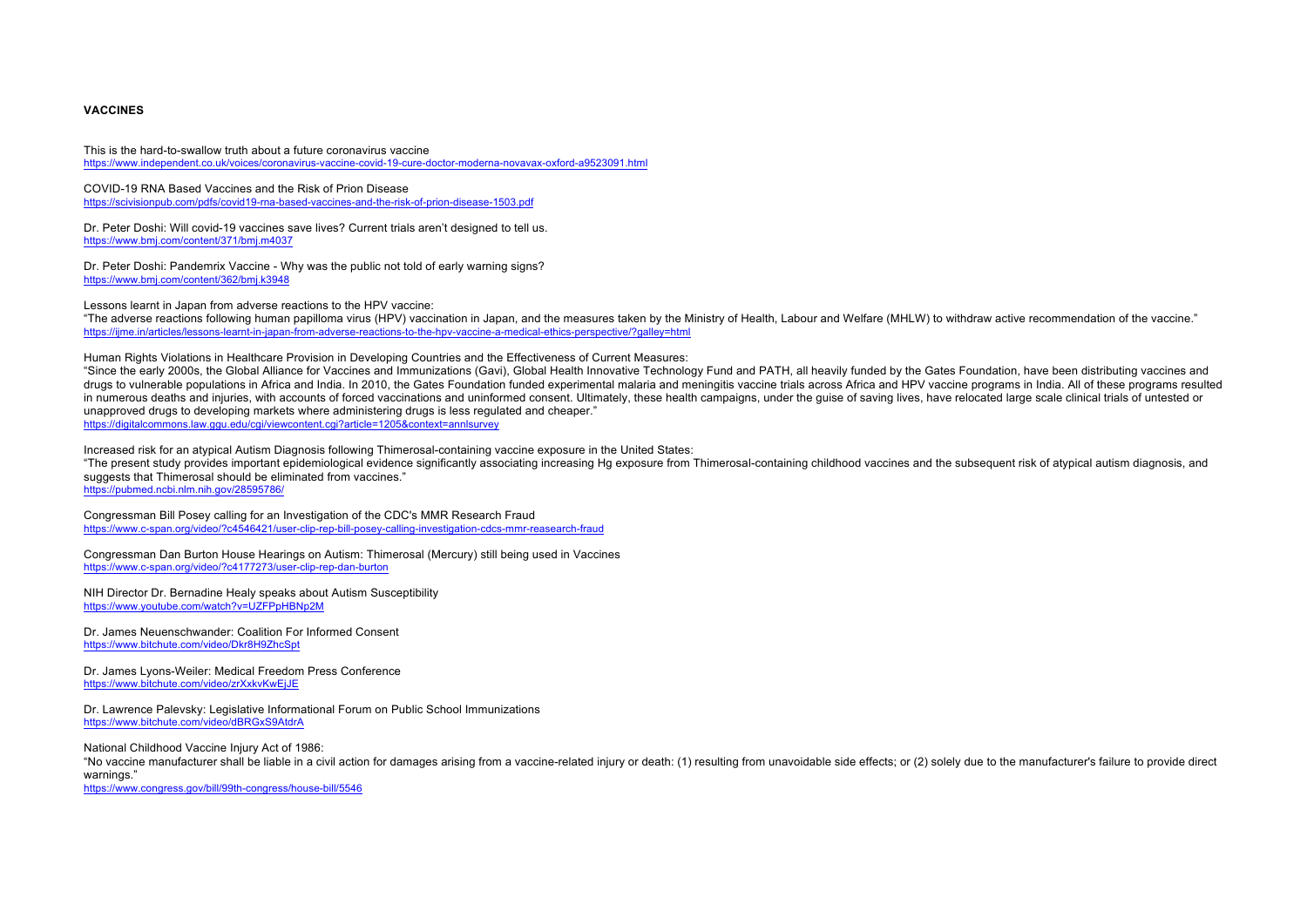# **THE AGENDA**

Digital Documentation of COVID-19 Certificates: Vaccination Status https://www.who.int/publications/i/item/WHO-2019-nCoV-Digital\_certificates-vaccination-2021.1

World COVID-19 Strategic Preparedness and Response Project:

"Aggressive public health measures to stem the COVID-19 pandemic, and other such zoonotic diseases, require a rapid, multi-faceted, cross-sectoral and globally coordinated response." http://documents1.worldbank.org/curated/en/993371585947965984/pdf/World-COVID-19-Strategic-Preparedness-and-Response-Project.pdf

World Economic Forum and UN Sign Strategic Partnership Framework https://www.weforum.org/press/2019/06/world-economic-forum-and-un-sign-strategic-partnership-framework/

World Economic Forum - Now is the time for a 'great reset' https://www.weforum.org/agenda/2020/06/now-is-the-time-for-a-great-reset/

World Economic Forum - The Fourth Industrial Revolution https://www.youtube.com/watch?v=kpW9JcWxKq0

World Economic Forum - The Great Reset https://www.youtube.com/watch?v=pfVdMWzKwjc

The Rockefeller Foundation - Lock Step http://www.nommeraadio.ee/meedia/pdf/RRS/Rockefeller%20Foundation.pdf

The Rockefeller Foundation - Reset the Table

https://www.rockefellerfoundation.org/report/reset-the-table-meeting-the-moment-to-transform-the-u-s-food-system/

World Health Organization, "The pandemic has given new impetus to the need to accelerate efforts to respond to climate change." https://www.youtube.com/watch?v=E5DrVKCmIFU&t=7m14s

Immunization Agenda 2030: A Global Strategy to Leave No One Behind https://www.who.int/immunization/immunization\_agenda\_2030/en/

John Hopkins (CDC):

"Self-spreading vaccines are genetically engineered to move through populations like communicable diseases, but rather than causing disease, they confer protection. The vision is that a small number of individuals in a target population could be vaccinated, and the vaccine strain would then circulate in the population much like a pathogenic virus, resulting in rapid, widespread immunity." https://jhsphcenterforhealthsecurity.s3.amazonaws.com/181009-gcbr-tech-report.pdf

ID2020 - Digital Identity http://id2020.org/digital-identity-1/

Accenture, Microsoft Create Blockchain Solution to Support ID2020. https://newsroom.accenture.com/news/accenture-microsoft-create-blockchain-solution-to-support-id2020.htm

ID2020 Alliance launches digital ID program with Government of Bangladesh and Gavi, announces new partners at annual summit. https://www.prnewswire.com/news-releases/id2020-alliance-launches-digital-id-program-with-government-of-bangladesh-and-gavi-announces-new-partners-at-annual-summit-300921926.html

The Role of Pandemics, Vaccines and Genetics in the UN's Plan to Halt Population Growth. https://www.researchgate.net/publication/303040648\_Turning\_Nature\_against\_Man\_The\_Role\_of\_Pandemics\_Vaccines\_and\_Genetics\_in\_the\_UN's\_Plan\_to\_Halt\_Population\_Growth

The United Nations hosted the world's first regional COVID-19 concert. The concert closed with a performance of a song, "A New World Order behind closed doors". https://www.youtube.com/watch?v=yYtl1Xhe19g&t=2h25m35s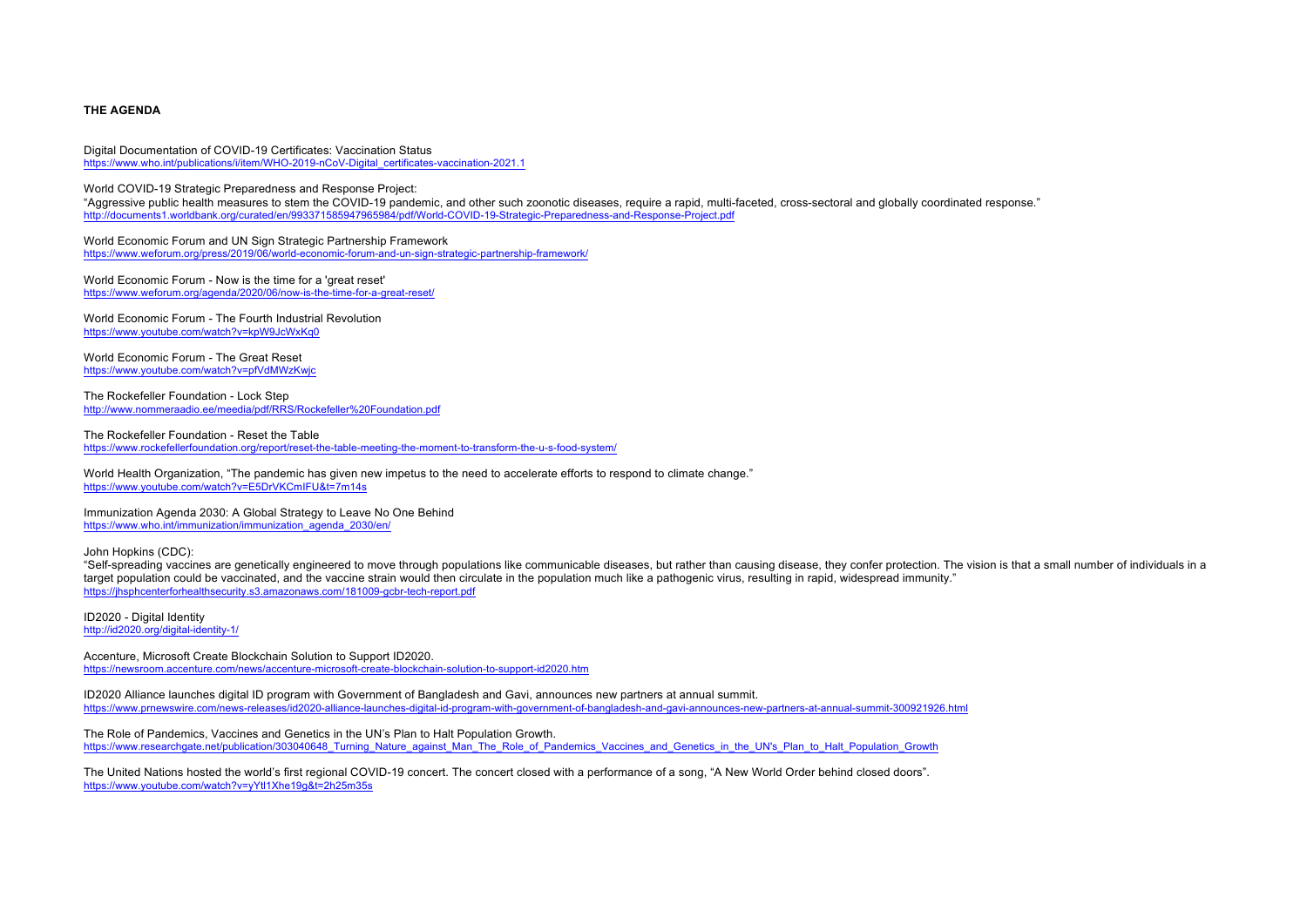### **FOLLOW THE MONEY**

Marketing Vaccine By Marketing Disease: Dr. Peter Doshi, "The cleverest aspect of the influenza marketing strategy surrounds the claim that "flu" and "influenza" are the same. All influenza is "flu," but only one in six "f might be influenza. It's no wonder so many people feel that "flu shots" don't work: for most flus, they can't." https://www.bmj.com/press-releases/2013/05/16/expert-questions-us-public-health-agency-advice-influenza-vaccines

Dr. Lee D. Merritt: The Treatment of Viral Diseases - Has the Truth Been Suppressed for Decades? https://jpands.org/vol25no3/merritt.pdf

Parliamentary Assembly of the Council of Europe (PACE) Investigation of the World Health Organisation Motives for Declaring H1N1 Influenza a Pandemic (2010): "Are decisions on pandemics taken on the best scientific evidence only?" was the question asked at a January public hearing of PACE's Committee on Social, Health and Family Affairs which looked into the handling of the H1N1 pandemic.

http://assembly.coe.int/nw/xml/News/News-View-EN.asp?newsid=2724

Africa to Become Testing Ground for "Trust Stamp" Vaccine Record and Biometric Digital Payment System: "The program, which was first launched in late 2018, will see Trust Stamp's digital identity platform integrated into the GAVI-Mastercard "Wellness Pass," a digital vaccination record and identity system that is also linke Mastercard's click-to-play system that powered by its AI and machine learning technology called NuData." https://www.globalresearch.ca/africa-testing-ground-trust-stamp-vaccine-record-payment-system/5718374

CDC 2019 Novel Coronavirus (2019-nCoV) Real-Time RT-PCR Diagnostic Panel (PAGE 40): "Since no quantified virus isolates of the 2019-nCoV were available for CDC use at the time the test was developed and this study conducted, assays designed for detection of the 2019-nCoV RNA were tested with characterized stocks of in vitro transcribed full length RNA." https://www.fda.gov/media/134922/download

Changes to CDC RT-PCR for SARS-CoV-2 Testing:

"After December 31, 2021, CDC will withdraw the request to the U.S. Food and Drug Administration (FDA) for Emergency Use Authorization (EUA) of the CDC 2019-Novel Coronavirus (2019-nCoV) Real-Time RT-PCR Diagnostic Panel, the assay first introduced in February 2020 for detection of SARS-CoV-2 only." https://www.cdc.gov/csels/dls/locs/2021/07-21-2021-lab-alert-Changes\_CDC\_RT-PCR\_SARS-CoV-2\_Testing\_1.html

COVID-19 Vaccine Efficacy and Effectiveness—The Elephant (NOT) in the Room:

"These considerations on efficacy and effectiveness are based on studies measuring prevention of mild to moderate COVID-19 infection; they were not designed to conclude on prevention of hospitalisation, severe disease, or death, or on prevention of infection and transmission potential. Assessing the suitability of vaccines must consider all indicators, and involve safety, deployability, availability, and costs." https://www.ncbi.nlm.nih.gov/pmc/articles/PMC8057721/

Guidance for the Prevention of COVID-19 Infections Among High-Risk Individuals in Urban Settings (Green Zones):

"The main feature of this approach is to create 'green zones'–dedicated areas at either the household, extended family or neighbourhood level, in which high-risk individuals (the elderly and those with chronic, underlying conditions) are relocated temporarily, and have minimal contact with family members and other community members at lower risk of severe disease." https://www.lshtm.ac.uk/media/35726

Scientific Advisory Group for Emergencies (SAGE) - Options for Increasing Adherence to Social Distancing Measures: "The perceived level of personal threat needs to be increased among those who are complacent, using hard-hitting emotional messaging." https://assets.publishing.service.gov.uk/government/uploads/system/uploads/attachment\_data/file/882722/25-options-for-increasing-adherence-to-social-distancing-measures-22032020.pdf

Non-Pharmaceutical Measures for Pandemic Influenza in Non-Healthcare Settings - Personal Protective and Environmental Measures: "We did not find evidence that surgical-type face masks are effective in reducing laboratory-confirmed influenza transmission, either when worn by infected persons (source control) or by persons in the general community to reduce their susceptibility."

https://wwwnc.cdc.gov/eid/article/26/5/19-0994\_article

The Association of American Physicians and Surgeons (AAPS): Mask Facts "The wide use of masks by healthy people in the community setting is not supported by current evidence and carries uncertainties and critical risks." https://aapsonline.org/mask-facts/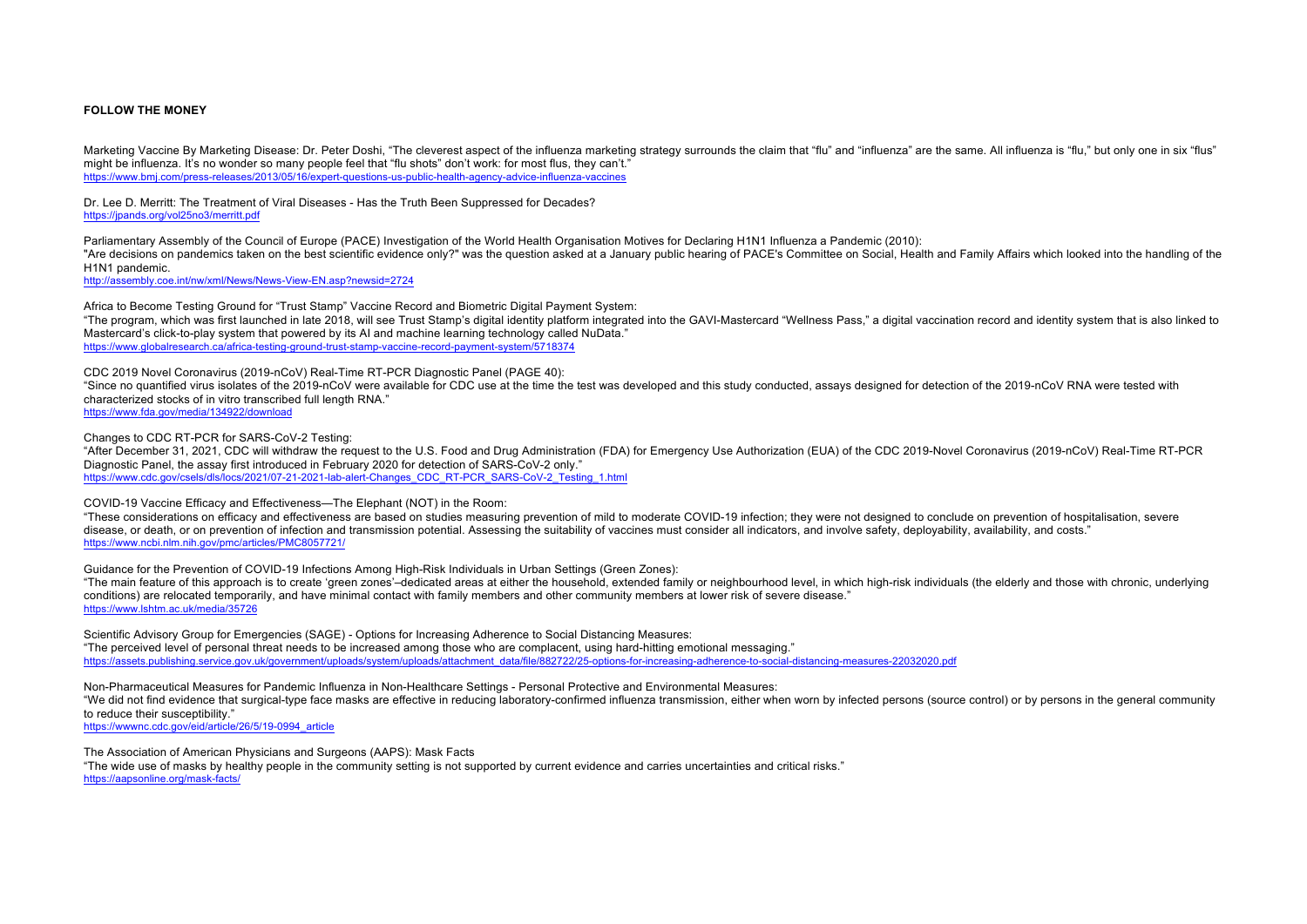### Pfizer \$2.3 Billion Fraudulent Marketing

https://www.justice.gov/opa/pr/justice-department-announces-largest-health-care-fraud-settlement-its-history

GlaxoSmithKline Plead Guilty and Pay \$3 Billion for Fraudulent Marketing and Failure to Report Safety Data https://www.justice.gov/opa/pr/glaxosmithkline-plead-guilty-and-pay-3-billion-resolve-fraud-allegations-and-failure-report

Johnson & Johnson Pay More Than \$2.2 Billion in Criminal and Civil Investigations for Fraudulent Marketing and Kickbacks to Doctors and Pharmacists https://www.justice.gov/opa/pr/johnson-johnson-pay-more-22-billion-resolve-criminal-and-civil-investigations

FDA Safety Surveillance of COVID-19 Vaccines: Working list of possible adverse event outcomes (PAGE 16) https://www.fda.gov/media/143557/download

FDA Briefing Document - Pfizer-BioNTech COVID-19 Vaccine: "Risk of vaccine-enhanced disease over time, potentially associated with waning immunity, remains unknown and needs to be evaluated further in ongoing clinical trials and in observational studies that could be conducted following authorization and/or licensure." https://www.fda.gov/media/144245/download

Informed consent disclosure to vaccine trial subjects of risk of COVID-19 vaccines worsening clinical disease: "The specific and significant COVID-19 risk of ADE should have been and should be prominently and independently disclosed to research subjects currently in vaccine trials, as well as those being recruited for the trials and future patients after vaccine approval, in order to meet the medical ethics standard of patient comprehension for informed consent." https://pubmed.ncbi.nlm.nih.gov/33113270/

Pfizer-BioNTech COVID-19 Vaccine (PAGE 25):

"BNT162 vaccines have not been administered to humans before and thus there are no previous clinical data with these specific vaccines." https://www.nejm.org/doi/suppl/10.1056/NEJMoa2034577/suppl\_file/nejmoa2034577\_protocol.pdf

Moderna COVID-19 Vaccine (PAGE 33):

"Most of our investigational medicines are formulated and administered in an LNP which may lead to systemic side effects related to the components of the LNP which may not have ever been tested in humans." https://www.sec.gov/Archives/edgar/data/1682852/000119312518323562/d577473ds1.htm - toc577473\_6

Janssen COVID-19 Vaccine (PAGE 20): "Each dose may also contain residual amounts of host cell proteins (≤0.15 mcg) and/or host cell DNA (≤3 ng)." https://www.fda.gov/media/146304/download

Dr. Peter Doshi: Does the FDA think these data justify the first full approval of a covid-19 vaccine? https://blogs.bmj.com/bmj/2021/08/23/does-the-fda-think-these-data-justify-the-first-full-approval-of-a-covid-19-vaccine/

Dr. David Bauer: Pfizer vaccine produces fewer key antibodies https://www.bitchute.com/video/KP1FfkARcoet

Dr. Peter Hotez: Testimony regarding development of coronavirus vaccine and unique safety challenges https://www.c-span.org/video/?c4873495/user-clip-hotez-coronavirus-vaccine-testimony

Dr. Reiner Fuellmich: German Corona Committee - Dr. David Martin https://www.bitchute.com/video/Fyoh6Px2bRuv

Dr. David Martin: The Fauci COVID-19 Dossier https://f.hubspotusercontent10.net/hubfs/8079569/The%20FauciCOVID-19%20Dossier.pdf

Dr. Wu Zunyou, "They Didn't Isolate The Virus" (Chinese Center for Disease Control) https://www.bitchute.com/video/A93XbDWkT9KJ

Congressman Matt Gaetz Exposes Taxpayer-Funded Wuhan Lab Experiments https://www.youtube.com/watch?v=-EwCT0SQ160